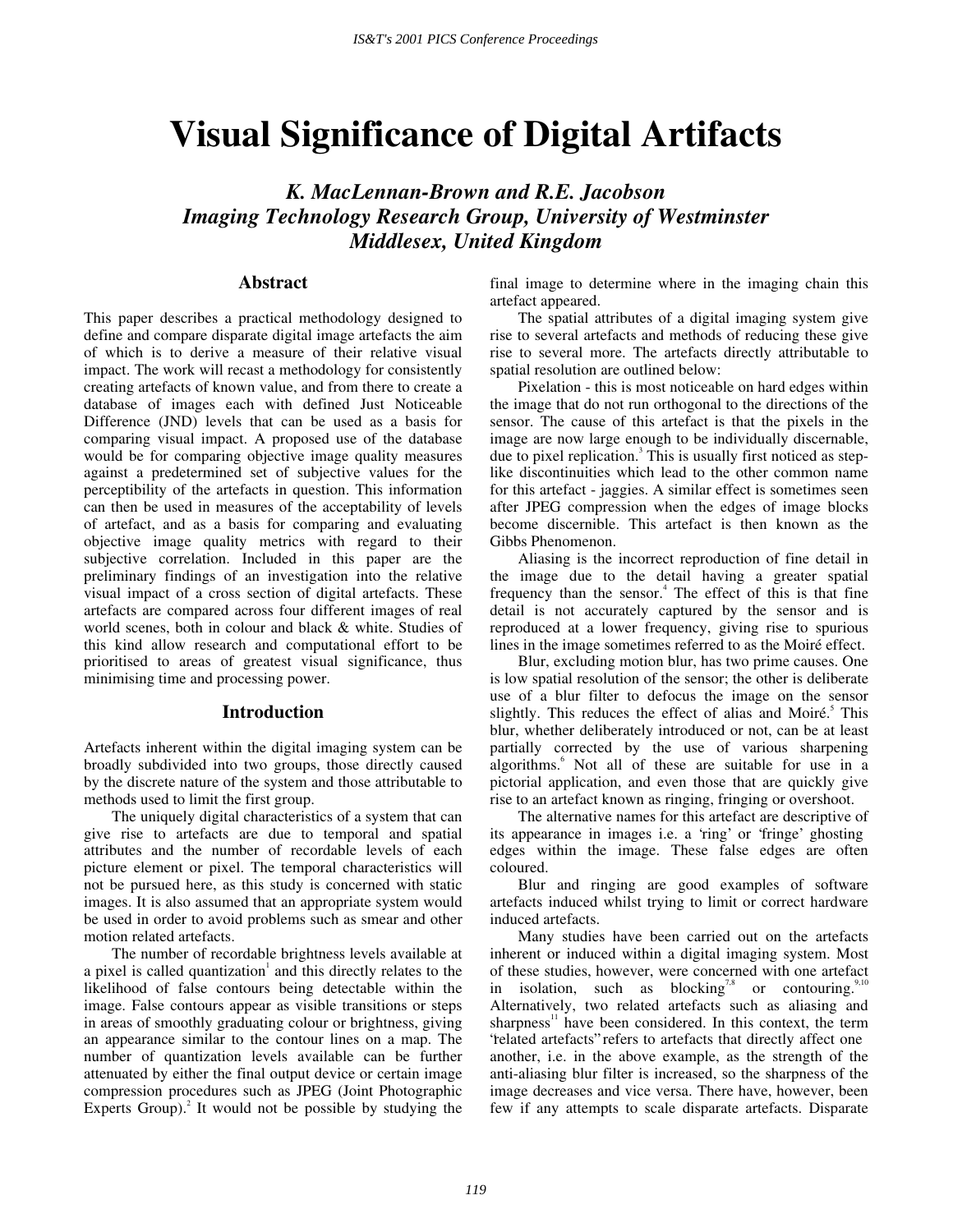artefacts are those that have no interdependency, i.e. the increase of one will not automatically induce the reduction of another.

Ranking disparate artefacts is a task fraught with problems and pitfalls. Many factors combine to influence the visual importance of any given artefact within a scene. Coupled with this contextual problem of assessing the visual importance or impact of an artefact, is also the more fundamental problem that a definitive set of digital artefacts has yet to be compiled.

As a preliminary study, this investigation will suggest a representative set of digital artefacts that, whilst not intended to be exhaustive, would define the master set of artefacts to which all others are sub-classes. Furthermore, it is intended to explore some of the problems that occur in an investigation of this type and suggest some practical measures to deal with them.

# **Experimental Method**

The first requirement was to generate a set of images with artefacts to compare both against a reference image and with each other. In the absence of a truly effective image quality metric that was equally valid for all the artefacts under consideration, an alternative approach had to be devised.

It was decided to establish the first JND for each artefact, and then use these perceptually equal images in order to establish whether or not any particular artefact was more or less visually significant.

Four differing real natural scenes were chosen, in order to provide a cross section of the types of images normally encountered. Table 1 gives an overview of these scenes and their attributes, listed with the most significant first. The three colour scenes were chosen to contain areas susceptible to differing artefacts - the scene London with its fine detail was intended to be primarily susceptible to blur whilst the fine shading in the sky of the Landscape should show colour level problems and noise, and finally the Leopard image was intended to be particularly prone to over-sharpening or ringing. The black and white portrait was included to ascertain the veracity of any hierarchy in a monochrome environment. Apart from their susceptibility to certain artefacts, the scenes were also intended to mirror the 'natural' subject matter for an imaging system, as opposed to artificial test targets.

The artefacts induced within the images were created artificially using algorithms applied with the program Matlab.<sup>12</sup> The purpose of using Matlab was twofold: not only did this allow great control over the amount of artefact induced, but also gave artefacts that were generic rather than device-dependent.

The first JND for each artefact was determined according to the following protocol: by a process of trial and error, it was determined which variable for each algorithm created the correct level of control when varying the amount of artefact present in the image. Once this had been established, then a preliminary threshold value was set and a series of five images created around this initial value. This process was repeated for each of the artefacts under consideration. The threshold value was determined using a forced choice pair comparison program that compared the perturbed images with the reference image to which the algorithm had been applied.

| Table 1: Image characteristics with greatest first. |                     |                   |  |
|-----------------------------------------------------|---------------------|-------------------|--|
| Image                                               | <b>Type</b>         | <b>Attributes</b> |  |
|                                                     |                     | Fine detail       |  |
|                                                     |                     | High<br>contrast  |  |
| London                                              | Architecture        | edges             |  |
|                                                     |                     | Fine shading      |  |
|                                                     |                     | Fine shading      |  |
|                                                     |                     | Fine detail       |  |
| Landscape                                           | Landscape           | High<br>contrast  |  |
|                                                     |                     | edges             |  |
|                                                     |                     | High<br>contrast  |  |
|                                                     |                     | edges             |  |
| Leopard                                             | Wildlife / Portrait | Fine detail       |  |
|                                                     |                     | Flat tone areas   |  |
|                                                     |                     | Flat tone areas   |  |
|                                                     |                     | Fine detail       |  |
| Portrait                                            | Portrait / B&W      | Fine shading      |  |

**Table 1: Image characteristics with greatest first.** 

The images were presented on a computer monitor in a darkened room such that the CRT provided the sole illumination. The CRT was degaussed and allowed to warm up for 30 minutes prior to use. Immediately before the tests commenced, the monitor was calibrated using the Nokia Monitor Test program.<sup>13</sup> The surround of the CRT was masked so that extraneous reflections did not enter the surround area of the observers' vision, and the observers were placed approximately 50cm from the screen. The observers were, however, allowed minor adjustments of this distance in order to achieve a comfortable viewing distance. This was to accommodate individual fluctuations in visual acuity, as no eye test was given prior to this test. Allowing for  $a \pm 10$ cm fluctuation in viewing distance, this gives a 0.01° change in the angle subtended by each screen pixel, which amounts to an approximately 30% latitude in pixel angle to accommodate these potential vision discrepancies.

For each algorithm and image combination, the observers were asked whether or not the perturbed image exhibited more of the artefact in question than the reference image. A total of 15 observers undertook the test with each observer completing the evaluations three times, giving a total of 45 attempts for each image / artefact combination.

The threshold or JND value was set as the algorithm value at which 75% of observers stated that they observed the difference. The choice of 75% as a JND level is based on the work of Gordon, $^{14}$  who assumes that if 50% of the observers can actually see a difference, then the remaining 50% will randomly vote for the presence or absence of an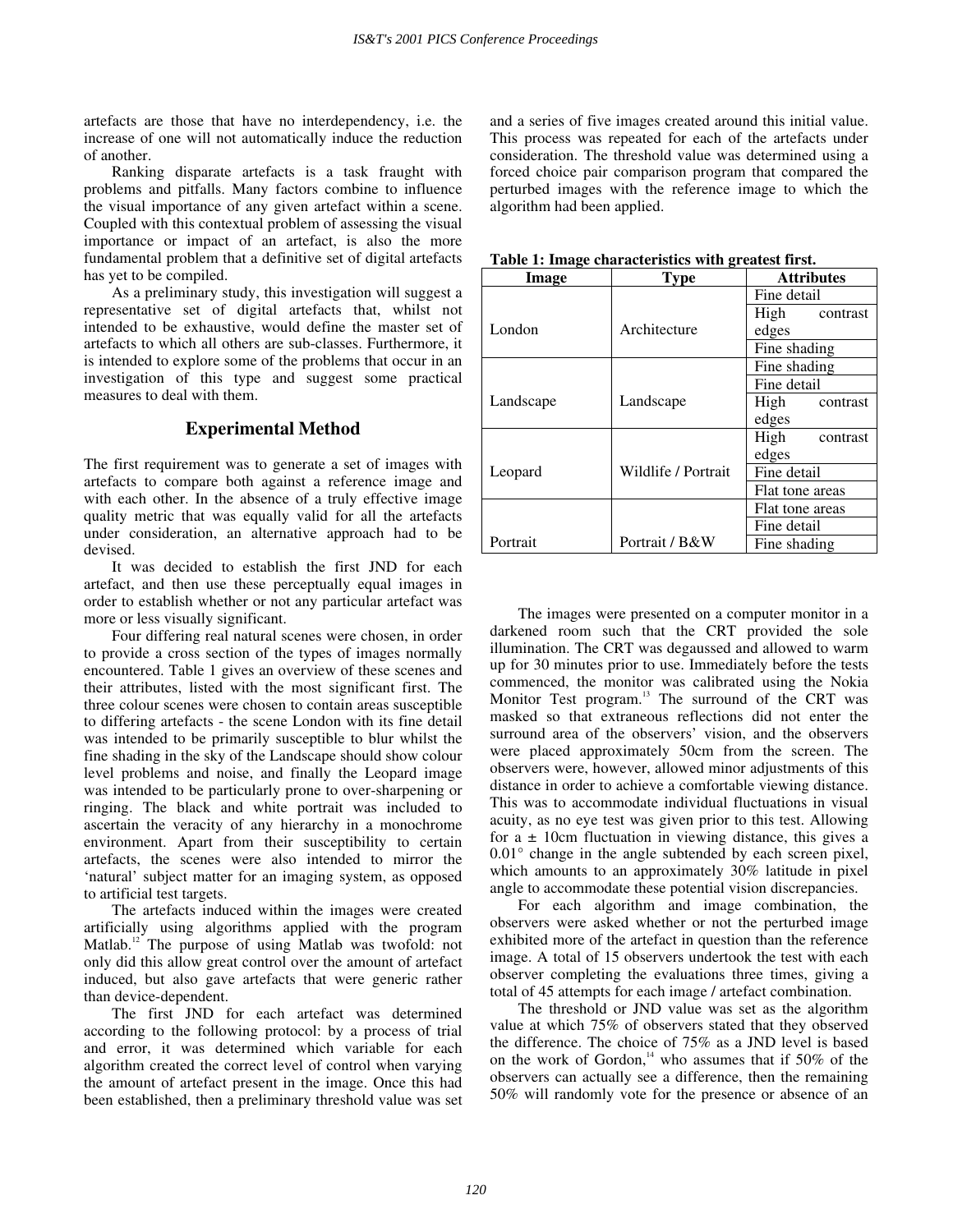artefact, thereby increasing the number who actually state there is a difference to 75%.

Establishing the first JND for each artefact/image combination provided a set of perceptually equal images. This then allowed each set of artefacts to be compared for each image, e.g. London/Blur with London/Ringing and so forth.

In order to compare these images, a computer program was written that would display all possible pairings of the images under consideration and observers were asked which image of the pair presented was preferred. This had the effect of changing the results from the objective "can you see it?" to the subjective "is it objectionable?"

This program also compared each image against itself in order to highlight any bias inherent within the observers or the display device. In order to accomplish this, the images were randomly allocated either the left or right hand side of the screen and the percentage of left or right hand side images that were chosen was then recorded. The results from this bias testing never varied more than  $\pm$  4% from the mid point and were not consistent as to direction, so it was concluded that no bias existed. A statistical method of error analysis known as Standard Error of Percentages was applied to the data used to generate the JND values and the errors present were not significant. The results were then processed in order to generate Z-Score rank ordering data.<sup>15</sup>

#### **Results**

After placing the artefacts in order according to the Z-Scores for each image, they were then given a score according to their rank with 1 being the most preferred and 6 the least.

These results are given in Table 2, and shown in Figure 1. The final column shows the mean rank value for each artefact. The NPV (No Preference Value) column in Table 2 and shown in Figures 1 and 3 is the average value that could be expected if no preference was attached to any of the artefacts under consideration.

As can be seen from Table 2, the rank order scores for each artefact were broadly similar across all four images. It was therefore decided to test this correlation using Spearman's rank correlation<sup>16</sup> shown in Eq.1.

|  | Table 2. Rank order. |
|--|----------------------|
|  |                      |

|            | Lndn. | Land. | Leop. | Portr. NPV Rank |     | Mean |
|------------|-------|-------|-------|-----------------|-----|------|
| Blur       | 2     |       |       | 3               | 3.5 | 1.75 |
| Gibbs      | 3     |       | 3     | 2               | 3.5 | 3    |
| Levels     | 5     | 3     | 6     | 5               | 3.5 | 4.75 |
| Noise      |       |       |       |                 | 3.5 | 4.25 |
| Resolution |       | 2     | 2     |                 | 3.5 | 1.5  |
| Ringing    | 6     |       |       |                 | 3.5 | 5.75 |

$$
r_s = 1 - \frac{6\sum x^2}{n(n^2 - 1)}\tag{1}
$$

where  $r_s$  is Spearman's Coefficient, x is the difference in rank for each artefact and n is the number of items in the sample.



*Figure 1. Rank order for the acceptability of artefacts; the differing line styles denote the four images used for this experiment. NPV is the value associated with a no-preference scenario.* 

This correlation was applied to each of the possible image pairs, the data being presented in Table 3. Though only two values, those for London/Leopard and London/Portrait actually fall within the 95% confidence limit for a sample of this size, the other correlation coefficients are sufficiently large to show that the values across the image range are in agreement.

**Table 3: Spearman rank correlation coefficients.** 

| <b>Image Pairing</b> |       |
|----------------------|-------|
| London/Landscape     | 0.771 |
| London/Leopard       | 0.886 |
| London/Portrait      | 0.943 |
| Landscape/Leopard    | 0.657 |
| Landscape/Portrait   | 0.600 |
| Leopard/Portrait     | 0.771 |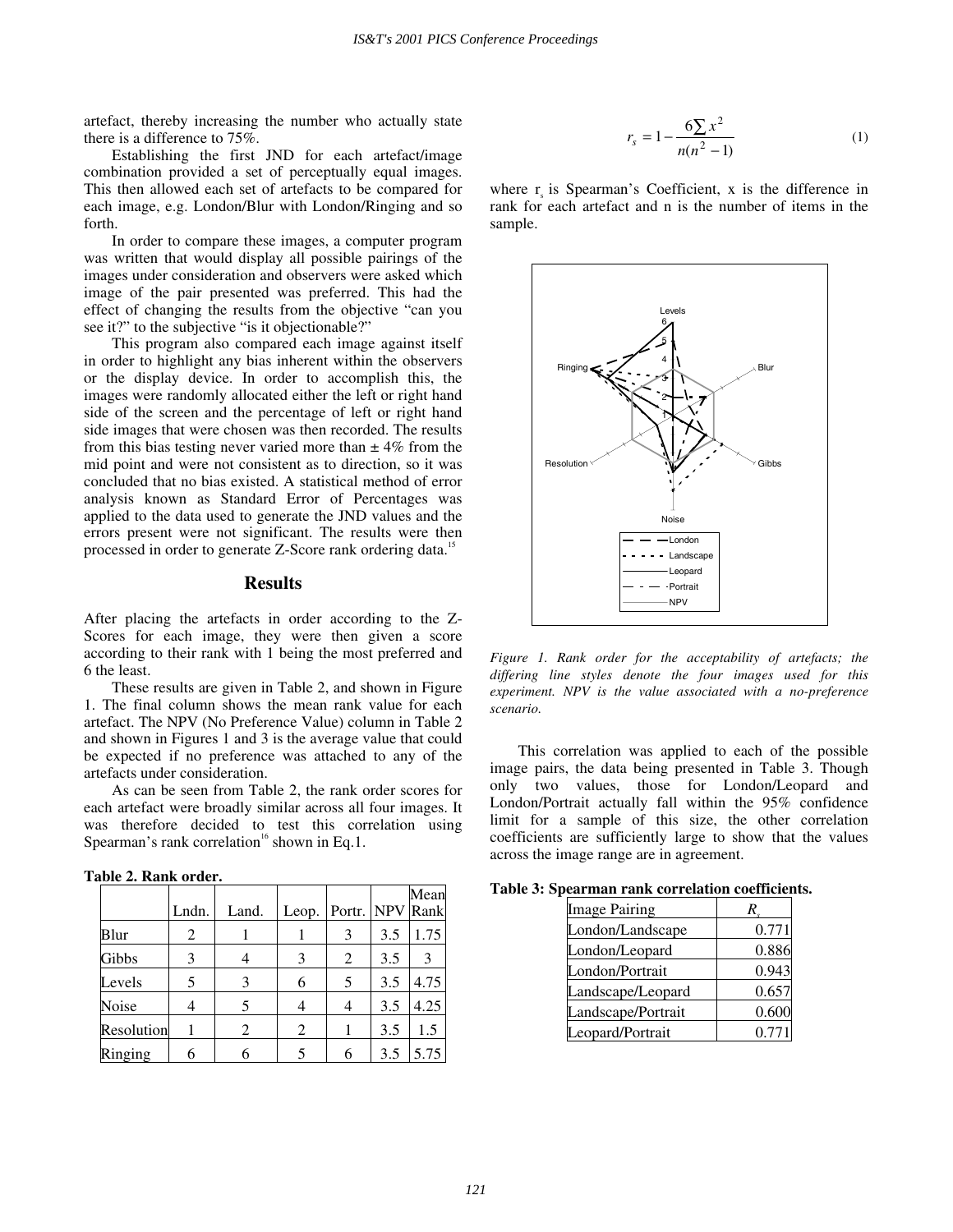As the Spearman test showed agreement across the images, it was decided to sum the rank scores for each artefact and image combination in order to provide an overall value for each artefact, and these values are tabulated in Table 4. As an assessment of the errors inherent within these figures, a method involving the deviation between the actual rank position and the average rank position was used; Eq.2, and the mean rank scores with these error bars are shown in Figure 2.

| Artefact   | Mean Rank |
|------------|-----------|
| Resolution | 1.5       |
| Blur       | 1.75      |
| Gibbs      |           |
| Noise      | 4.25      |
| Levels     | 4.75      |
| Ringing    | 5.75      |

**Table 4: Artefacts ranked in order of preference.**



*Figure 2. Rank order of artefacts, showing the error generated by the* σ *of their respective mean rank.* 

$$
\frac{\sqrt{(x_i - y)^2 \dots (x_n - y)^2}}{n} \tag{2}
$$

Figure 3 shows the mean rank scores for each artefact and image combination, and also where the no-preference value would fall.

## **Discussion**

Having established a set of objective first JND levels for the image/artefact/display combination outlined above, a series of rank orders for the subjective significance of the artefacts as relating to each image was then calculated. Though not consistent across all four images (Figure 1), a definite trend is seen to emerge as to a hierarchy of visual significance for the artefacts under consideration (Figure 2). The effects of scene dependency that give rise to the inconsistencies seen

in Figure 2 are not as pronounced as would have been expected, though they are not so pronounced as to affect the hierarchy seen to emerge in Figure 2.



*Figure 3. The overall mean rank score for each artefact with six as the worst.* 

Though the findings of this study are by no means conclusive, early results are significant and a hierarchy can be seen to exist. Further work is required to extend both the number and skill base of the observers and the variety of images under consideration. This further work would establish whether the hierarchy observed is consistent for all skill levels of observer, or if trained observers are 'conditioned' to be susceptible to certain artefacts. Increasing the number of images under consideration would allow further research into the scene dependency of artefacts.

## **Conclusions**

- Definite trend of visual significance apparent.
- Scene dependence not as pronounced as first thought.
- Effect of observer skill level needs investigation.
- Further work required to investigate/quantify scene content.

#### **Acknowledgement**

K. MacLennan-Brown acknowledges the Engineering and Physical Sciences Research Council for supporting this work with a CASE award.